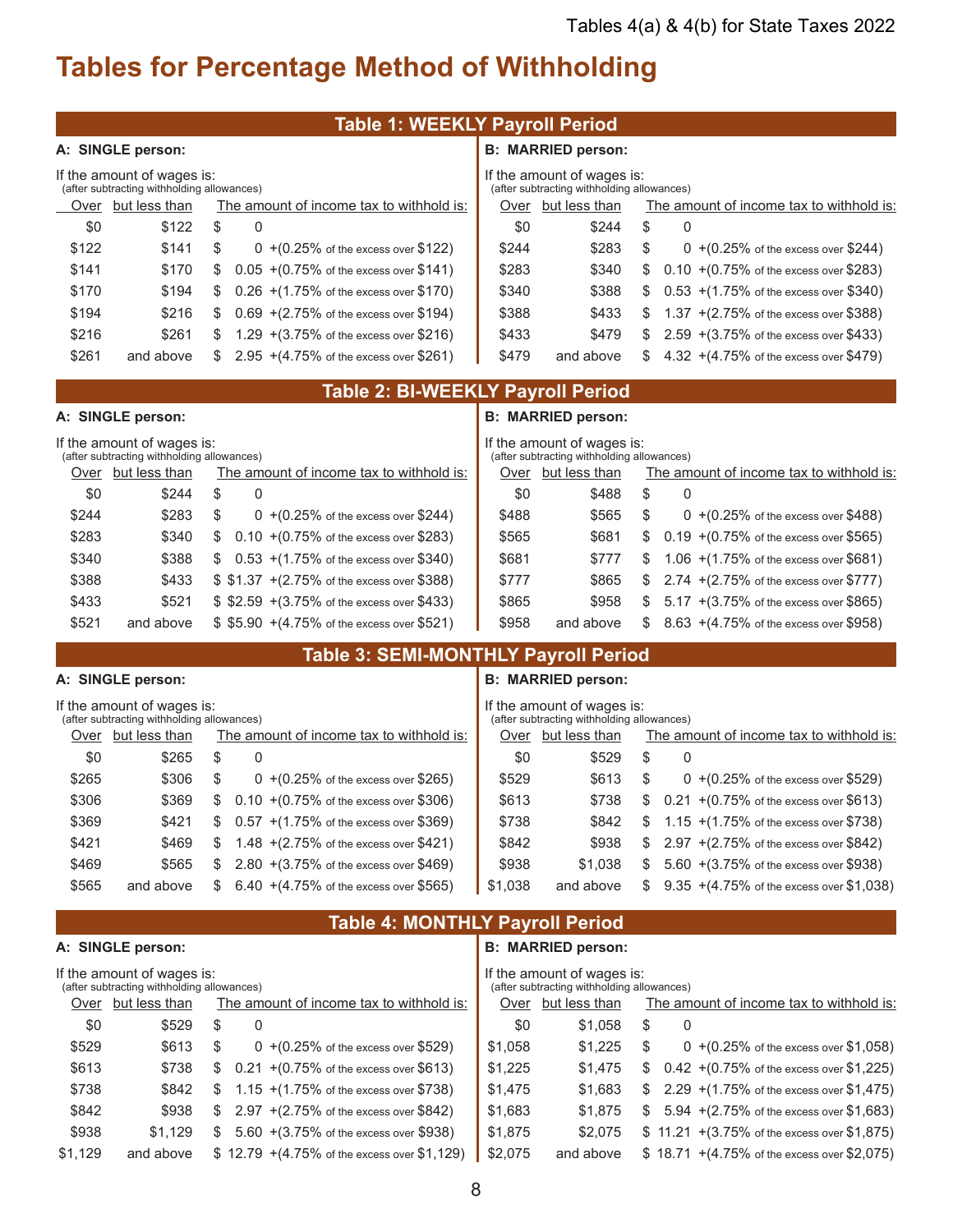| <b>Monthly Payroll Period - Single Person</b>                         |                |                |                 |                  |                 |                 |                     |                  |                     |                                                                        |                 |                          |
|-----------------------------------------------------------------------|----------------|----------------|-----------------|------------------|-----------------|-----------------|---------------------|------------------|---------------------|------------------------------------------------------------------------|-----------------|--------------------------|
| <b>Number of Withholding Allowances Claimed</b><br><b>Gross Wages</b> |                |                |                 |                  |                 |                 |                     |                  |                     |                                                                        |                 |                          |
| <b>More</b><br>Than                                                   | <b>But Not</b> | 0              | 1               | $\overline{2}$   | 3               | 4               | 5                   | 6                | 7                   | 8                                                                      | 9               | 10 plus                  |
| 0                                                                     | Over<br>640    |                |                 | $\boldsymbol{0}$ |                 |                 |                     | $\boldsymbol{0}$ | 0                   | The amount to be withheld from wages for Oklahoma income tax shall be: |                 | $\mathbf 0$              |
| 640                                                                   | 680            | 0<br>1         | 0<br>0          | $\pmb{0}$        | 0<br>0          | 0<br>0          | 0<br>0              | $\mathbf 0$      | 0                   | 0<br>0                                                                 | 0<br>0          | $\mathbf 0$              |
| 680                                                                   | 720            | 1              | 0               | 0                | $\overline{0}$  | 0               | 0                   | $\overline{0}$   | 0                   | $\overline{0}$                                                         | 0               | $\overline{0}$           |
| 720                                                                   | 760            | 1              | 1               | $\boldsymbol{0}$ | 0               | 0               | 0                   | 0                | 0                   | 0                                                                      | 0               | $\pmb{0}$                |
| 760                                                                   | 800            | $\overline{2}$ | 1               | $\mathbf 0$      | 0               | 0               | 0                   | $\mathbf 0$      | 0                   | $\overline{0}$                                                         | 0               | $\overline{0}$           |
| 800                                                                   | 840            | 3              | 1               | 1                | 0               | 0               | 0                   | 0                | 0                   | 0                                                                      | 0               | $\mathbf 0$              |
| 840                                                                   | 880            | 3              | $\overline{2}$  | 1                | 0               | $\overline{0}$  | 0                   | $\mathbf 0$      | $\overline{0}$      | $\mathbf 0$                                                            | 0               | $\overline{0}$           |
| 880                                                                   | 920            | 5              | 3               | 1                | 0               | 0               | 0                   | 0                | 0                   | 0                                                                      | 0               | $\mathbf 0$              |
| 920                                                                   | 960            | 6              | 3               | $\overline{2}$   | 1               | 0               | 0                   | $\mathbf 0$      | 0                   | 0                                                                      | 0               | $\mathbf 0$              |
| 960                                                                   | 1,000          | 7              | 4               | $\overline{2}$   | 1               | 0               | 0                   | 0                | $\boldsymbol{0}$    | 0                                                                      | 0               | $\pmb{0}$                |
| 1,000                                                                 | 1,040          | 9              | $\overline{6}$  | $\overline{3}$   | $\overline{2}$  | 1               | $\overline{0}$      | $\mathbf 0$      | $\overline{0}$      | $\overline{0}$                                                         | 0               | $\overline{0}$           |
| 1,040                                                                 | 1,080          | 10             | $\overline{7}$  | 4                | $\overline{2}$  | 1               | 0                   | $\mathbf 0$      | 0                   | 0                                                                      | 0               | $\mathbf 0$              |
| 1,080                                                                 | 1,120          | 12             | 9               | 5                | 3               | $\overline{2}$  | $\mathbf{1}$        | $\overline{0}$   | 0                   | $\overline{0}$                                                         | 0               | $\overline{0}$           |
| 1,120                                                                 | 1,160          | 13             | 10              | $\overline{7}$   | 4               | $\overline{2}$  | 1                   | 0                | $\boldsymbol{0}$    | 0                                                                      | 0               | $\mathbf 0$              |
| 1,160                                                                 | 1,200          | 15             | 12              | 8                | 5               | 3               | $\overline{2}$      | 1                | 0                   | $\overline{0}$                                                         | 0               | $\overline{0}$           |
| 1,200                                                                 | 1,240          | 17             | 13              | 10               |                 | 4               | $\overline{2}$      |                  | 0                   | 0                                                                      | 0               | $\mathbf 0$              |
| 1,240                                                                 | 1,280          | 19             | 15              | 11               | 8               | $\overline{5}$  | $\overline{3}$      | $\overline{2}$   | $\overline{1}$      | $\overline{0}$                                                         | 0               | $\overline{0}$           |
| 1,280                                                                 | 1,320          | 21             | 17              | 13               | 10              | $\overline{7}$  | 4                   | $\overline{2}$   | 1                   | 0                                                                      | 0               | $\mathbf 0$              |
| 1,320<br>1,360                                                        | 1,360<br>1,400 | 23<br>25       | 19              | 15<br>17         | 11<br>13        | 8<br>10         | 5<br>$\overline{7}$ | 3                | 1<br>$\overline{2}$ | 1<br>1                                                                 | 0<br>0          | $\mathbf 0$              |
| 1,400                                                                 | 1,440          | 27             | 21<br>23        | 19               | 15              | 11              | 8                   | 4<br>5           | $\overline{3}$      | 1                                                                      | 1               | $\pmb{0}$<br>$\mathbf 0$ |
| 1,440                                                                 | 1,480          | 29             | 25              | 21               | 17              | 13              | 10                  | 6                | 4                   | 2                                                                      | 1               | $\mathbf 0$              |
| 1,480                                                                 | 1,520          | 30             | 26              | 22               | 19              | $\overline{15}$ | $\overline{11}$     | $\overline{8}$   | 5                   | $\overline{3}$                                                         | $\mathbf{1}$    | 1                        |
| 1,520                                                                 | 1,560          | 32             | 28              | 24               | 20              | 16              | 13                  | 9                | 6                   | 4                                                                      | 2               |                          |
| 1,560                                                                 | 1,600          | 34             | 30              | $\overline{26}$  | 22              | 18              | 14                  | $\overline{11}$  | 8                   | $\overline{5}$                                                         | $\overline{3}$  | $\mathbf{1}$             |
| 1,600                                                                 | 1,640          | 36             | 32              | 28               | 24              | 20              | 16                  | 12               | 9                   | 6                                                                      | 4               | $\mathbf 2$              |
| 1,640                                                                 | 1,680          | 38             | 34              | 30               | $\overline{26}$ | $\overline{22}$ | 18                  | 14               | $\overline{11}$     | $\overline{8}$                                                         | $\overline{5}$  | $\overline{3}$           |
| 1,680                                                                 | 1,720          | 40             | 36              | 32               | 28              | 24              | 20                  | 16               | 12                  | 9                                                                      | 6               | 4                        |
| 1,720                                                                 | 1,760          | 42             | 38              | 34               | 30              | 26              | 22                  | 18               | 14                  | 11                                                                     | 8               | 5                        |
| 1,760                                                                 | 1,800          | 44             | 40              | 36               | 32              | 28              | 24                  | 20               | 16                  | 12                                                                     | 9               | 6                        |
| 1,800                                                                 | 1,840          | 46             | 42              | 38               | 34              | 30              | 26                  | 22               | 18                  | 14                                                                     | 11              | 7                        |
| 1,840                                                                 | 1,880          | 48             | 44              | 40               | 36              | 32              | 28                  | 24               | 20                  | 16                                                                     | 12              | 9                        |
| 1,880                                                                 | 1,920          | 49             | $\overline{45}$ | 41               | $\overline{38}$ | $\overline{34}$ | $\overline{30}$     | $\overline{26}$  | $\overline{22}$     | $\overline{18}$                                                        | 14              | $\overline{10}$          |
| 1,920                                                                 | 1,960          | 51             | 47              | 43               | 39              | 35              | 32                  | 28               | 24                  | 20                                                                     | 16              | 12                       |
| 1,960                                                                 | 2,000          | 53             | 49              | 45               | 41              | 37              | 33                  | 29               | 25                  | 22                                                                     | 18              | 14                       |
| 2,000                                                                 | 2,040          | 55             | 51              | 47               | 43              | 39              | 35                  | 31               | 27                  | 23                                                                     | 19              | 16                       |
| 2,040                                                                 | 2,080          | 57<br>59       | 53<br>55        | 49<br>51         | 45<br>47        | 41<br>43        | 37                  | 33<br>35         | 29<br>31            | 25<br>27                                                               | 21<br>23        | 17<br>19                 |
| 2,080                                                                 | 2,120          |                |                 |                  |                 |                 | 39                  | 37               |                     |                                                                        |                 |                          |
| 2,120<br>2,160                                                        | 2,160<br>2,200 | 61<br>63       | 57<br>59        | 53<br>55         | 49<br>51        | 45<br>47        | 41<br>43            | 39               | 33<br>35            | 29<br>31                                                               | 25<br>27        | 21<br>23                 |
| 2,200                                                                 | 2,240          | 65             | 61              | 57               | 53              | 49              | 45                  | 41               | 37                  | 33                                                                     | 29              | 25                       |
| 2,240                                                                 | 2,280          | 67             | 63              | 59               | 55              | 51              | 47                  | 43               | 39                  | 35                                                                     | 31              | 27                       |
| 2,280                                                                 | 2,320          | 68             | 64              | 60               | 57              | $\overline{53}$ | 49                  | 45               | 41                  | $\overline{37}$                                                        | $\overline{33}$ | 29                       |
| 2,320                                                                 | 2,360          | 70             | 66              | 62               | 58              | 54              | 51                  | 47               | 43                  | 39                                                                     | 35              | 31                       |
| 2,360 and over<br>Use Table 4 on page 8 for Single Persons            |                |                |                 |                  |                 |                 |                     |                  |                     |                                                                        |                 |                          |

## **Monthly Payroll Period: Single Persons**